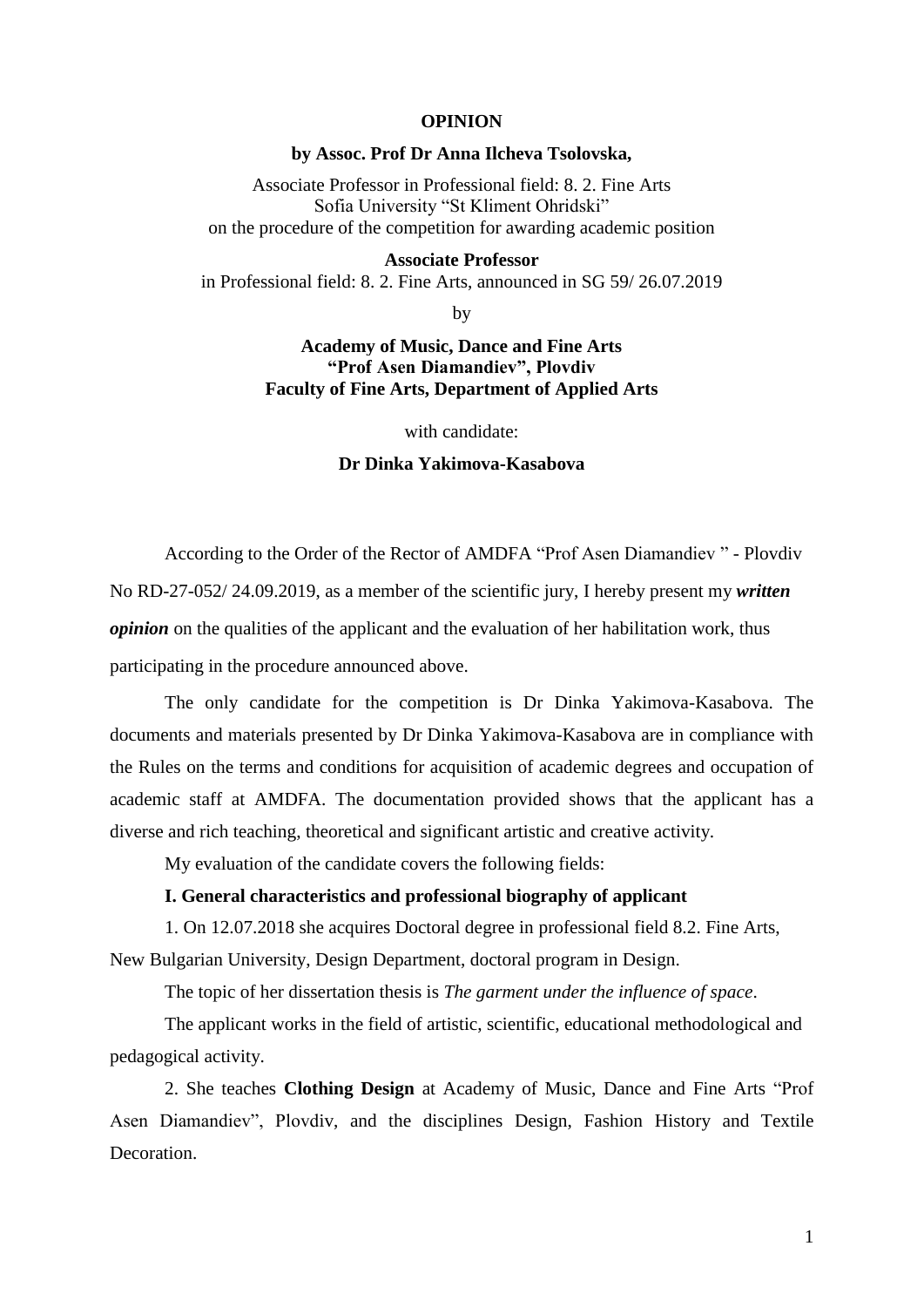She assists in the updating of the training programme for the Clothing Design specialty, and the creation of the new disciplines, such as Material Studies and PR & Advertising, and increasing the number of classes of Design and Modelling; also the creation and introduction of a new discipline History of Accessories and its syllabus, within the Master's programme.

#### **3. Artistic activity**

Costume designer for theatrical production *Masters,* staged at Drama Theatre "Nevena Kokanova", Dupnitsa.

Solo exhibition: on 09.09.2019, textile installation and drawings titled *Immersion*. The installation consists of textile objects that recreate garments immersed in water. The exhibition is within the Night of Museums and Galleries, Plovdiv. The event is covered in specialized Online Magazine for Textiles, Clothing, Leather and Technology, ISSN 2535- 0447 of 12.09.2019.

She also participates at International Exhibition Mini-Textile-2019, Sofia, organized by the Textile Section of the Union of Bulgarian Artists in Sofia Press Gallery (19.04.2019- 30.04.2019), fashion design exhibition with capsule fashion collection "Shape of Sands", presented at the showroom of Ivan Asen 22 Foundation, Sofia (06.06 - 30.06.2019); students and teachers exhibition "Continuity and Contemporary", PLOVEDIV Gallery (22.03.2019); joint exhibition "Teachers and Students", Balabanova House, Plovdiv (June 2018); fashion design exhibition with capsule fashion collection "Melting Like Chocolate", showroom of Ivan Asen 22 Foundation, Sofia (06-12.12.2018); fashion design exhibition with capsule fashion collection "Flower Power", showroom of Ivan Asen 22 Foundation, Sofia (07 – 30.06.2018); fashion show under the FUSION FASHION project in a team with the fashion designer Nelly Miteva at the COLIBANTAN Gallery of African Art, Barcelona (30.05.2019); conceptual design exhibition under the project "+7 HOURS", Sklad, Plovdiv (2019), in a team with the fashion designer Nelly Miteva, the project is part of the program "Focus: Japanese Culture" of Plovdiv 2019 Foundation; general textile exhibition "Nettle creations" within the framework the festival "Text Fest", AMDFA, gallery space of the Green School, Plovdiv, (12.07.2019).

4. The work of the applicant with undergraduate and doctoral students is in several directions:

Lectures, seminars, creative workshops, fashion shows and performance fashion shows, organizing student exhibitions and seminars, participation in committees, individual work with students, supervision of graduates, consultations and accreditation of course.